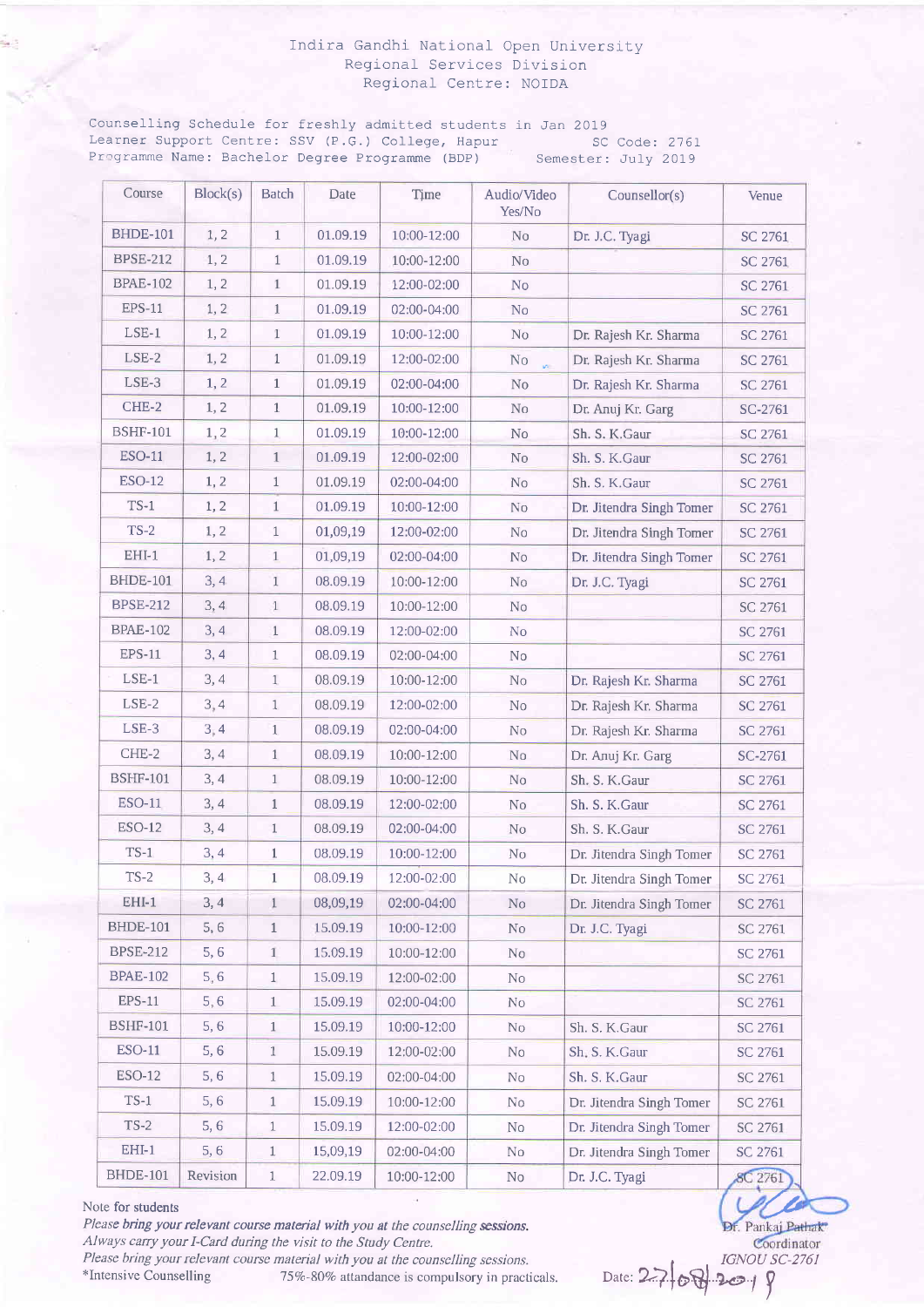# Indira Gandhi National- Open University Reglonal Services Division Regional Centre: NOIDA

| <b>BPSE-212</b> | Revision | $\mathbf{1}$ | 22.09.19 | 10:00-12:00 | No             |                          | SC 2761        |
|-----------------|----------|--------------|----------|-------------|----------------|--------------------------|----------------|
| <b>BPAE-102</b> | Revision | $\mathbf{1}$ | 22.09.19 | 12:00-02:00 | No             |                          |                |
|                 |          |              |          |             |                |                          | SC 2761        |
| <b>EPS-11</b>   | Revision | $\mathbf{1}$ | 22.09.19 | 02:00-04:00 | N <sub>0</sub> |                          | SC 2761        |
| <b>BSHF-101</b> | Revision | 1            | 22.09.19 | 10:00-12:00 | N <sub>0</sub> | Sh. S. K. Gaur           | SC 2761        |
| <b>ESO-11</b>   | Revision | $\mathbf{1}$ | 22.09.19 | 12:00-02:00 | No             | Sh. S. K. Gaur           | <b>SC 2761</b> |
| <b>ESO-12</b>   | Revision | $\mathbf{1}$ | 22.09.19 | 02:00-04:00 | N <sub>o</sub> | Sh. S: K.Gaur            | SC 2761        |
| $TS-1$          | Revision | $\mathbf{1}$ | 22.09.19 | 10:00-12:00 | N <sub>o</sub> | Dr. Jitendra Singh Tomer | SC 2761        |
| $TS-2$          | Revision | $\mathbf{1}$ | 22.09.19 | 12:00-02:00 | No             | Dr. Jitendra Singh Tomer | SC 2761        |
| $EHI-1$         | Revision | $\mathbf{1}$ | 22,09,19 | 02:00-04:00 | N <sub>o</sub> | Dr. Jitendra Singh Tomer | SC 2761        |
| <b>BRDE-101</b> | 1, 2     | $\mathbf{1}$ | 29.09.19 | 10:00-12:00 | N <sub>0</sub> | Sh. S. K. Gaur           | SC 2761        |
| <b>BEGE-102</b> | 1, 2     | $\mathbf{1}$ | 29.09.19 | 10:00-12:00 | No             | Dr. R.K. Sharma          | SC 2761        |
| <b>BRDE-101</b> | 3, 4     | $\mathbf{1}$ | 06.10.19 | 10:00-12:00 | No             | Sh. S. K. Gaur           | SC 2761        |
| <b>BEGE-102</b> | 3,4      | $\mathbf{1}$ | 06.10.19 | 10:00-12:00 | N <sub>0</sub> | Dr. R.K. Sharma          | SC 2761        |
| <b>BRDE-101</b> | 5,6      | $\mathbf{1}$ | 13.10.19 | 10:00-12:00 | N <sub>o</sub> | Sh. S. K. Gaur           | SC 2761        |
| <b>BEGE-102</b> | 5,6      | $\mathbf{1}$ | 13.10.19 | 10:00-12:00 | No             | Dr. R.K. Sharma          | SC 2761        |
| <b>BRDE-101</b> | Revision | $\mathbf{1}$ | 20.10.19 | 10:00-12:00 | No             | Sh. S. K. Gaur           | SC 2761        |
| <b>BEGE-102</b> | Revision | $\mathbf{1}$ | 20.10.19 | 10:00-12:00 | No             | Dr. R.K. Sharma          | SC 2761        |

Note for students Please bring your relevant course material with you at the counselling sessions. Please bring your relevant course material with you at the counselling sessions.<br>Always carry your I-Card during the visit to the Study Centre.<br>Please bring your relevant course material with you at the counselling session Please bring your relevant course material with you at the counselling sessions.

 $2708/2018$  IGNOU SC-276.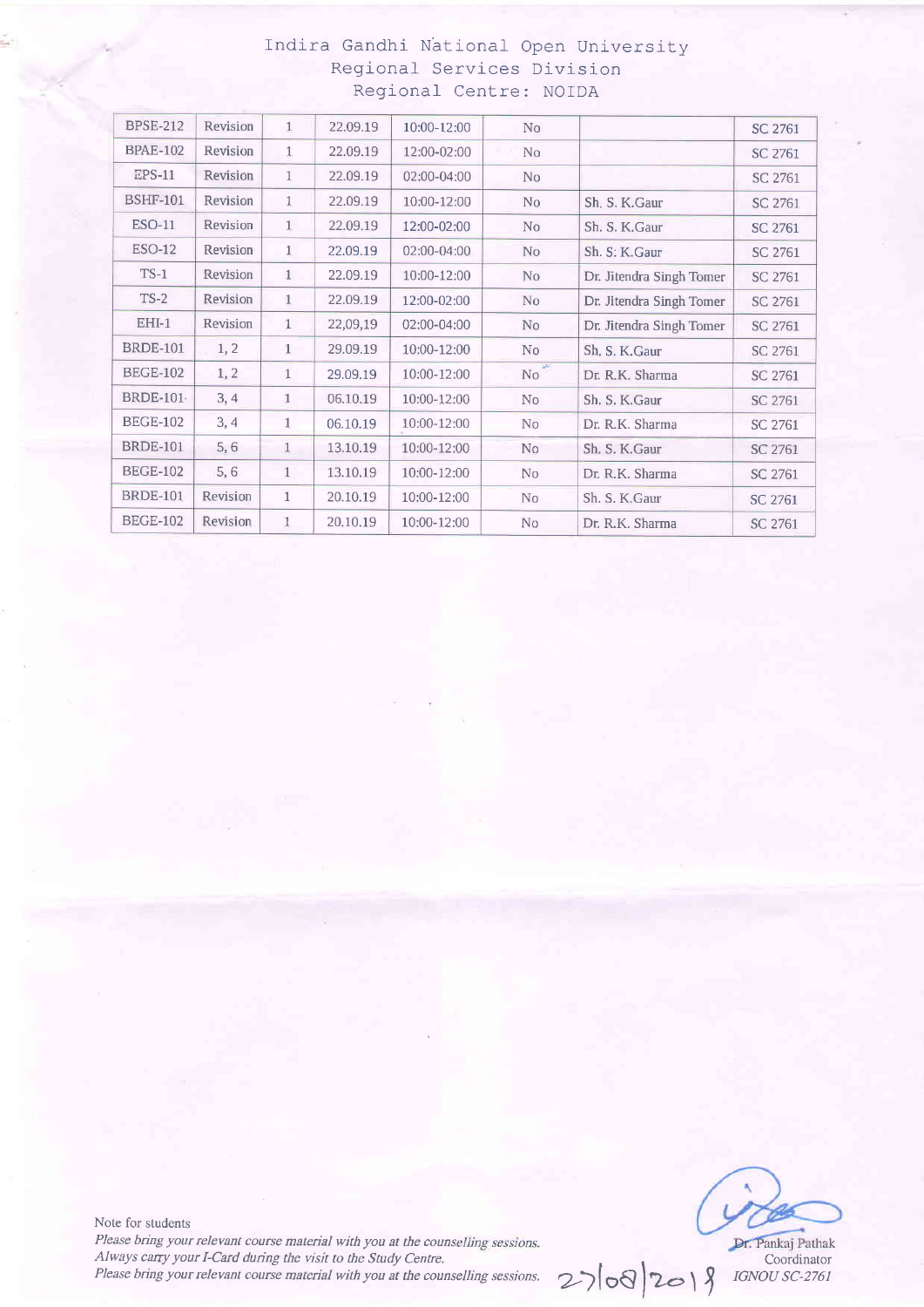### Indira Gandhi National Open University Regional Services Division Regional Centre: NOIDA

Counselling Schedule for Jan 2019 RR students Learner Support Centre: SSV (P.G.) College, Hapur SC Code: 2761 Programme Name: Bachelor Degree Programme (BDP) Semester: July 2019

| Course          | Block(s) | Batch        | Date     | Time        | Audio/Video Yes/No | Counsellor(s)            | Venue   |
|-----------------|----------|--------------|----------|-------------|--------------------|--------------------------|---------|
| $AED-1$         | 1, 2     | $\mathbf{1}$ | 01,09,19 | 10:00-12:00 | N <sub>0</sub>     | Mr. Sanjeev Singh        | SC 2761 |
| $ECO-13$        | 1, 2     | $\mathbf{1}$ | 01.09.19 | 10:00-12:00 | N <sub>o</sub>     | Mr. Sanjay Tangri        | SC-2761 |
| ECO-9           | 1, 2     | 1            | 01.09.19 | 12:00-02:00 | N <sub>o</sub>     | Mr. Sanjay Tangri        | SC-2761 |
| ECO-5           | 1, 2     | $\mathbf{1}$ | 01.09.19 | 02:00-04:00 | No                 | Mr. Sanjay Tangri        | SC-2761 |
| <b>BHDE-101</b> | 1, 2     | $\mathbf{1}$ | 01.09.19 | 10:00-12:00 | N <sub>o</sub>     | Dr. J. C. Tyagi          | SC-2761 |
| <b>BHDE-106</b> | 1, 2     | $\mathbf{1}$ | 01.09.19 | 12:00-02:00 | No                 | Dr. J. C. Tyagi          | SC-2761 |
| <b>BHDE-108</b> | 1, 2     | $1\,$        | 01.09.19 | 02:00-04:00 | No                 | Dr. J. C. Tyagi          | SC-2761 |
| AED-1           | 3,4      | $\mathbf{1}$ | 08,09,19 | 10:00-12:00 | No                 | Mr. Sanjeev Singh        | SC 2761 |
| $ECO-13$        | 3,4      | $\mathbf{1}$ | 08.09.19 | 10:00-12:00 | No                 | Mr. Sanjay Tangri        | SC-2761 |
| ECO-9           | 3,4      | $\mathbf{1}$ | 08.09.19 | 12:00-02:00 | No                 | Mr. Sanjay Tangri        | SC-2761 |
| ECO-5           | 3, 4     | $\mathbf{1}$ | 08.09.19 | 02:00-04:00 | No                 | Mr. Sanjay Tangri        | SC-2761 |
| <b>BHDE-101</b> | 3,4      | $\mathbf{1}$ | 08.09.19 | 10:00-12:00 | No                 | Dr. J. C. Tyagi          | SC-2761 |
| <b>BHDE-106</b> | 3,4      | $\mathbf{1}$ | 08.09.19 | 12:00-02:00 | No                 | Dr. J. C. Tyagi          | SC-2761 |
| <b>BHDE-108</b> | 3, 4     | $\mathbf{1}$ | 08.09.19 | 02:00-04:00 | No                 | Dr. J. C. Tyagi          | SC-2761 |
| $ACC-1$         | 1, 2     | 1            | 15.09.19 | 10:00-12:00 | No                 | Dr. Rajesh Kr. Sharma    | SC-2761 |
| LSE-6           | 1, 2     | $\mathbf{1}$ | 15.09.19 | 12:00-02:00 | N <sub>o</sub>     | Dr. Rajesh Kr. Sharma    | SC-2761 |
| LSE-7           | 1, 2     | $\mathbf{1}$ | 15.09.19 | 02:00-04:00 | No                 | Dr. Rajesh Kr. Sharma    | SC-2761 |
| CHE-9           | 1, 2     | $\mathbf{1}$ | 15.09.19 | 10:00-12:00 | No                 | Dr. Anuj Kr. Garg        | SC 2761 |
| ECO-6           | 1, 2     | $1\,$        | 15.09.19 | 10:00-12:00 | N <sub>o</sub>     | Sh. Sanjay Tangri        | SC 2761 |
| ECO-7           | 1, 2     | $\mathbf{1}$ | 15.09.19 | 12:00-02:00 | No                 | Sh. Sanjay Tangri        | SC 2761 |
| BCOA-1          | 1, 2     | $\mathbf{1}$ | 15.09.19 | 02:00-04:00 | No                 | Sh. Sanjay Tangri        | SC 2761 |
| <b>BHDE-101</b> | 5, 6     | $\mathbf{1}$ | 15.09.19 | 10:00-12:00 | No                 | Dr. J. C. Tyagi          | SC-2761 |
| <b>BHDE-106</b> | 5,6      | $\mathbf{1}$ | 15.09.19 | 12:00-02:00 | No                 | Dr. J. C. Tyagi          | SC-2761 |
| <b>BHDE-108</b> | 5,6      | $\mathbf{1}$ | 15.09.19 | 02:00-04:00 | No                 | Dr. J. C. Tyagi          | SC-2761 |
| $ACC-1$         | 3, 4     | $\mathbf{1}$ | 22.09.19 | 10:00-12:00 | No                 | Dr. Rajesh Kr. Sharma    | SC-2761 |
| $LSE-6$         | Revision | $1\,$        | 22.09.19 | 12:00-02:00 | No                 | Dr. Rajesh Kr. Sharma    | SC-2761 |
| LSE-7           | Revision | $\mathbf{1}$ | 22.09.19 | 02:00-04:00 | No                 | Dr. Rajesh Kr. Sharma    | SC-2761 |
| CHE-9           | Revision | $1\,$        | 22.09.19 | 10:00-12:00 | No                 | Dr. Anuj Kr. Garg        | SC 2761 |
| ECO-6           | Revision | $1\,$        | 22.09.19 | 10:00-12:00 | No                 | Sh. Sanjay Tangri        | SC 2761 |
| ECO-7           | Revision | $\mathbf{1}$ | 22.09.19 | 12:00-02:00 | No                 | Sh. Sanjay Tangri        | SC 2761 |
| BCOA-1          | Revision | $\mathbf{1}$ | 22.09.19 | 02:00-04:00 | No                 | Sh. Sanjay Tangri        | SC 2761 |
| <b>BHDE-101</b> | Revision | $\mathbf{1}$ | 22.09.19 | 10:00-12:00 | No                 | Dr. J. C. Tyagi          | SC-2761 |
| <b>BHDE-106</b> | Revision | $\mathbf{1}$ | 22.09.19 | 12:00-02:00 | N <sub>o</sub>     | Dr. J. C. Tyagi          | SC-2761 |
| <b>BHDE-108</b> | Revision | $\mathbf{1}$ | 22.09.19 | 02:00-04:00 | No                 | Dr. J. C. Tyagi          | SC-2761 |
| EHI-4           | 1, 2     | $\bar{1}$    | 29.09.19 | 12:00-02:00 | No                 | Dr. Jitendra Singh Tomer | SC 2761 |
| BSWE-5          | 1, 2     | $\mathbf{1}$ | 29.09.19 | 12:00-02:00 | No                 | Sh. S.K. Gaur            | SC-2761 |
| $ACC-1$         | 5, 6     | $\mathbf{1}$ | 29.09.19 | 10:00-12:00 | N <sub>o</sub>     | Dr. Rajesh Kr. Sharma    | SC 2761 |
| EHI-4           | 3,4      | $\mathbf{1}$ | 06.10.19 | 12:00-02:00 | N <sub>o</sub>     | Dr. Jitendra Singh Tomer | SC 2761 |
| BSWE-5          | 3, 4     | $\mathbf{1}$ | 06.10.19 | 12:00-02:00 | N <sub>o</sub>     | Sh. S.K. Gaur            | SC-2761 |
| $ACC-1$         | Revision | $\,1$        | 06.10.19 | 10:00-12:00 | No                 | Dr. Rajesh Kr. Sharma    | SC 2761 |

Note for students

Please bring your relevant course material with you at the counselling sessions. Always carry your l-Card during the visit to the Study Centre. Please bring your relevant course material with you at the counselling sessions. \*Intensive Counselling 75%-80% attandance is compulsory in practicals.

Dr. Pankaj Pathak Coordinator y/ac  $\text{Date:} 27 \cdot | \text{OS} | \cdot 20 \cdot | \cdot \text{C}$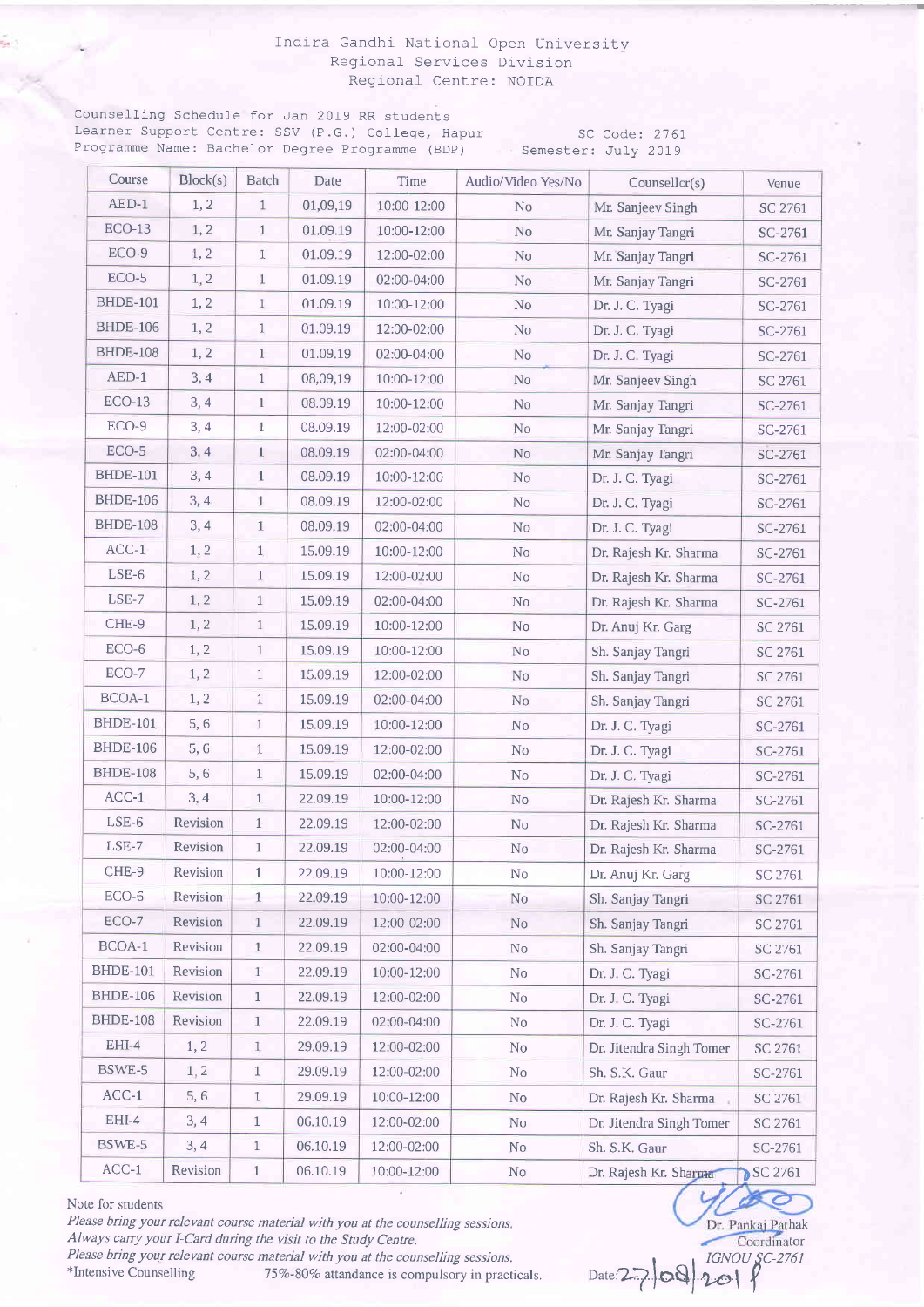## Indira Gandhi National Open University Regiona] Services Division Reqional Centre: NOIDA

| $EHI-4$ | 5, 6            | 13.10.19 | 12:00-02:00 | No             | Dr. Jitendra Singh Tomer | SC-2761 |
|---------|-----------------|----------|-------------|----------------|--------------------------|---------|
| BSWE-5  | 5, 6            | 13.10.19 | 12:00-02:00 | No             | Sh. S.K. Gaur            | SC-2761 |
| $EHI-4$ | <b>Revision</b> | 20.10.19 | 12:00-02:00 | N <sub>0</sub> | Dr. Jitendra Singh Tomer | SC-2761 |
| BSWE-5  | <b>Revision</b> | 20.10.19 | 12:00-02:00 | No             | Sh. S.K. Gaur            | SC-2761 |

Note for students Please bring your relevant course material with you at the counselling sessions. Always carry your I-Card during the visit to the Study Centre. Please bring your relevant course material with you at the counselling sessions.

Coordinator  $\gamma$  *IGNOU SC-2761*